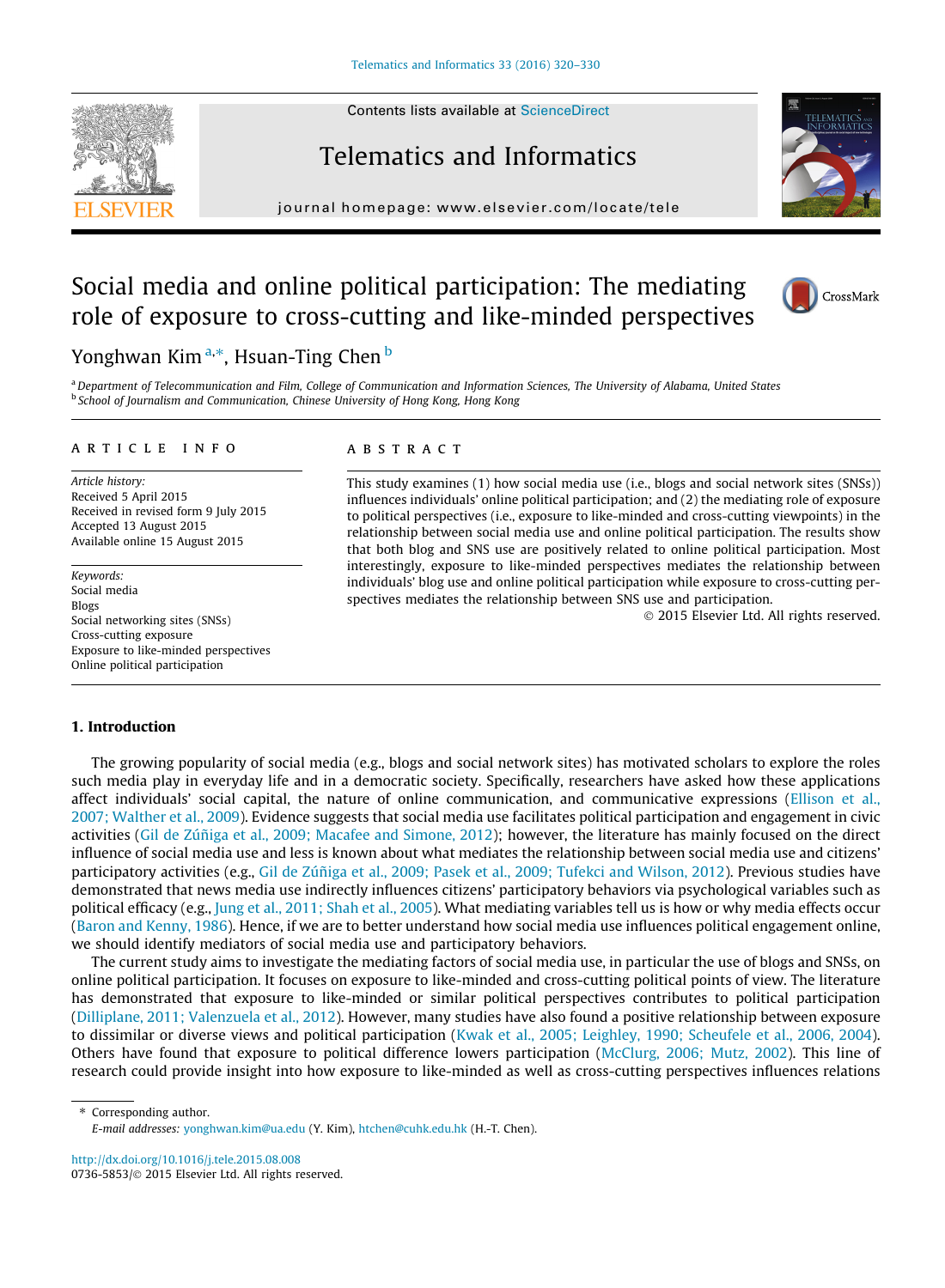between social media use and political participation. Beyond the direct influence of social media use on citizens' political participation online, this study seeks to contribute to the literature by examining how exposure to like-minded and cross-cutting views mediates the influence of individuals' social media use on online political activities.

This study contends that the relationship between social media, exposure to like-minded and cross-cutting perspectives, and online political participation is likely to depend on the type of social media application. That is, blogs and SNSs like Facebook differently influence the extent to which people are exposed to like-minded or cross-cutting perspectives, and this may impact citizens' political behaviors. Given this, we propose the possibility that pathways to political engagement differ according to the types and characteristics of social media platforms. SNS use is positively related to exposure to cross-cutting viewpoints ([Kim, 2011\)](#page-9-0), while blog use is associated with exposure to like-minded viewpoints [\(Meraz, 2007; Tremayne et al., 2006\)](#page-9-0). Thereby, the use of SNS may influence online political participation through exposure to cross-cutting viewpoints, whereas blogs may influence online political participation through exposure to like-minded viewpoints. By empirically examining and explicating this argument, the current study aims to contribute to the growing literature on the democratic influence of social media.

## 2. Literature review

#### 2.1. Online political participation

Political participation refers to activity by ordinary citizens that has the intent or effect of influencing political outcomes such as policies and government action [\(Verba et al., 1995\)](#page-10-0). The literature has identified several dimensions of traditional forms of political engagement, such as voting, campaign activity, informal activity in local communities, contacting officials, and organizational or collective activities [\(Verba et al., 1995\)](#page-10-0). A wide range of studies have used these conventional measures of political participation [\(Brady et al., 1995; McLeod et al., 1999\)](#page-8-0).

Today, however, a new venue of political engagement has emerged in digital media, especially the Internet. Hence, scholars need to consider new forms of political participation separately from traditional forms ([Jung et al., 2011; Valenzuela](#page-9-0) [et al., 2012](#page-9-0)). The Internet makes possible a variety of online political activities such as writing emails to politicians, visiting campaign websites, donating money online, and so forth [\(Gibson et al., 2005](#page-8-0)). The Internet has lowered the cost of political participation, helping to level the playing field of political engagement somewhat ([Bimber, 2001; Gibson et al., 2005;](#page-8-0) [Quintelier and Vissers, 2008](#page-8-0)). The literature points out that online participation differs from offline participation in its underlying mechanisms. Although traditional offline participation requires time and civic skills, those resources seem less necessary to participate in an online environment ([Best and Krueger, 2005](#page-8-0)). The Internet dramatically reduces the need to have time to engage in politics; for instance, emailing an elected representative or government official is much quicker and easier than sending her/him a letter ([Best and Krueger, 2005; Bimber, 1999](#page-8-0)). Some research has demonstrated that the antecedents of political behaviors differ between offline and online (e.g., [Best and Krueger, 2005\)](#page-8-0). Recent studies have started to examine online political participation separately from traditional forms of offline participation [\(Jung et al.,](#page-9-0) [2011; Valenzuela et al., 2012\)](#page-9-0). In line with this trend, this study focuses solely on citizens' online political participation.

#### 2.2. Blogs and political participation

The popularity of blogging, particularly political blogging, has increased sharply in recent years. [\(Herring et al., 2007;](#page-9-0) [Tremayne, 2007](#page-9-0)). Research has demonstrated that blogs positively influence citizens' political engagement ([Gil de Zúñiga](#page-9-0) [et al., 2009\)](#page-9-0). One possible reason for this influence is the blog's role as information provider. The blog as an alternative information source—offering viewpoints distinct from mainstream media and providing essential information regarding current events and campaign news ([Kaye, 2005](#page-9-0))—may have a positive impact on citizens' political participation.

Another possible reason is the role of blogs as a forum for the citizenry, a space for interactive communication between readers and bloggers. Blogs allow for ''feedback from readers in the form of comment functions," and readers who refrain from commenting still ''get the sense of being part of an event by reading the live discourse of others" ([Tremayne, 2007](#page-9-0), p. xiii). It has been demonstrated that interpersonal communication plays a critical role in a citizen's participatory engagement, as presented in the Citizen Communication Mediation Model (see [Shah et al., 2005](#page-9-0)). As such, it is important to note that informational media use and interpersonal communication are key antecedents to a citizen's civic and political engagement. Given that blogs function as both information sources and forums for discussing public affairs, it is plausible that blogging may positively influence citizens' political engagement.<sup>1</sup>

 $<sup>1</sup>$  Interpersonal communication may itself constitute political engagement. Indeed, some researchers have conceptualized citizens' communication activities</sup> as political participation. For example, [Rojas and Puig-i-Abril \(2009\)](#page-9-0) consider respondents' communicative activities, such as commenting on news online and participating in online forums, as expressive participation. In addition, other studies also conceptualize interpersonal discussion as discursive participation activities ([Delli Carpini et al., 2004; Nir, 2012](#page-8-0)). However, a body of literature has conceptualized interpersonal discussion and citizens' participatory behaviors separately; the former refers to informal political conversation among citizens or non-elite members and the latter focuses more on activities that have the intent or effect of influencing policy or government action ([Brady, 1999; Jung et al., 2011; McLeod et al., 1999; Shah et al., 2005; Valenzuela et al., 2012](#page-8-0)). Interpersonal communication has been introduced here to explain why blogging may have a positive influence on participatory engagement online. People in the blogosphere can discuss issues with one another, which should be positively related to political engagement. Likewise, the current study does not measure interpersonal communication behaviors, whether in the blogosphere or face-to-face. The method section below offers more detail on the operationalization of blog use and online political engagement.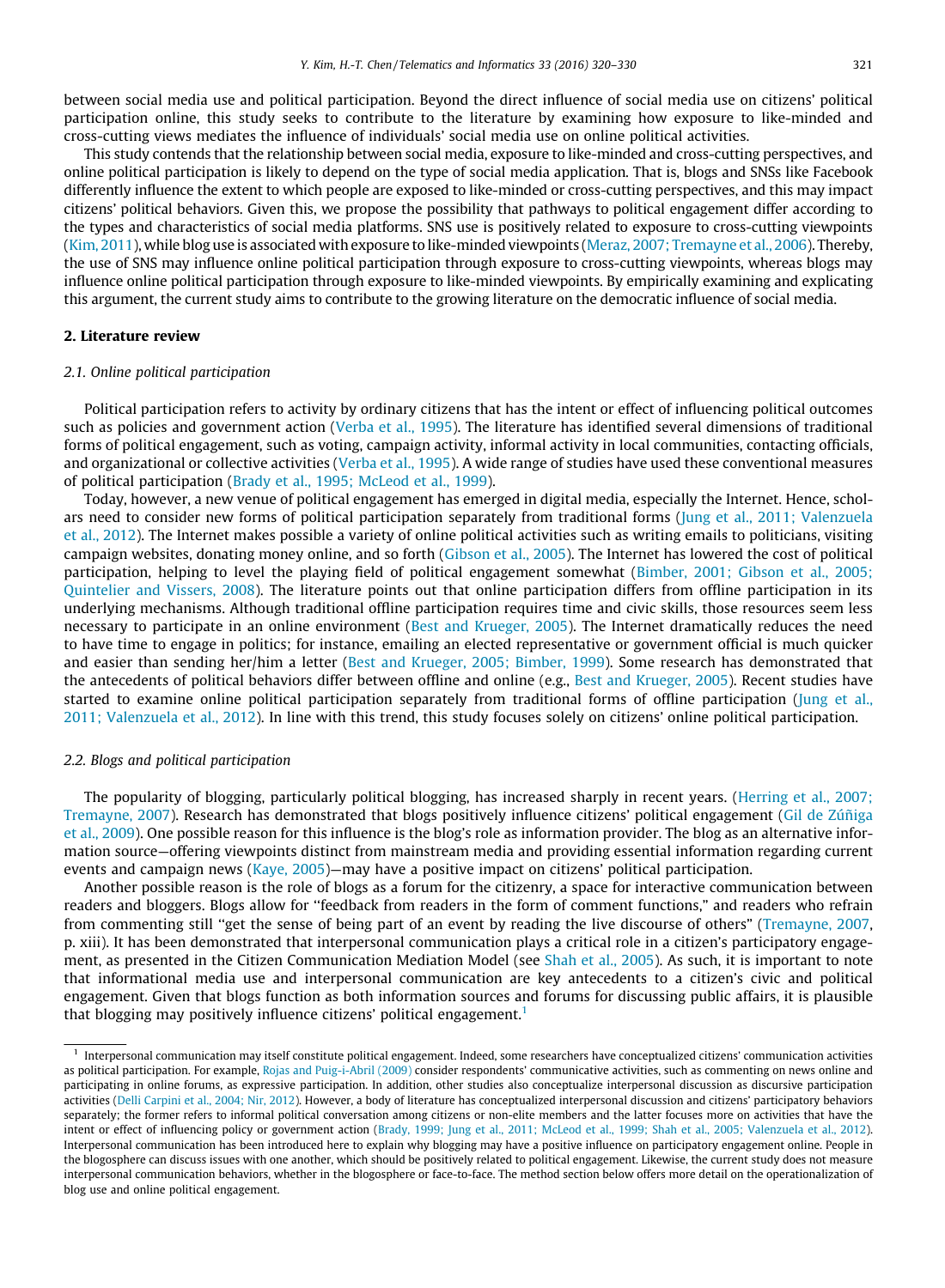<span id="page-2-0"></span>Given the literature, it seems hardly surprising that informational uses of digital media have been positively associated with civic and political engagement [\(Shah et al., 2005](#page-9-0)). The literature suggests that Internet use emphasizing news and information results in citizens' increased levels of participation in civic and political activities ([Moy et al., 2005](#page-9-0)). New communication technologies such as blogs have made possible the emergence of a new form of networked arena ''in the form of interactive online journals, which facilitate information exchange between users" ([Rojas and Puig-i-Abril, 2009, p. 906](#page-9-0)). Indeed, blogs are primarily used for information seeking, opinion expression, and political and social surveillance [\(Kaye,](#page-9-0) [2005](#page-9-0)). [Gil de Zúñiga et al. \(2009\)](#page-9-0) provided evidence that the use of blogs has a positive influence on increased online political participation. They found that citizens' blogging—reading someone else's blog and creating a blog—has a significant positive relationship with an array of online political activities, including online discussion, campaigning and other forms of political behaviors such as signing petitions or donating money. The use of blogs is generally related to increased information seeking, political expression, or discussion among blog users. Blogs also engender a sense of community by combining information and opportunities for individuals to connect both personally and ideologically ([Gil de Zúñiga et al., 2009; Kerbel and Bloom,](#page-9-0) [2005](#page-9-0)). As past studies have shown a positive relationship between blogging and political participation, this study expects a positive relationship between individuals' blog use and political participation.

H1. The use of blogs will be positively related to online political participation.

## 2.3. Social network sites (SNSs) and political participation

Social network sites (SNSs) have been increasingly utilized for political engagement in recent years. This was demonstrated in recent election campaigns, wherein SNSs such as MySpace and Facebook facilitated the recruiting of volunteers and promoting voter registration ([Gueorguieva, 2008\)](#page-9-0). According to [the Pew Research Center for the People and the Press](#page-9-0) [\(2008\)](#page-9-0), many people got information about candidates and campaigns in the 2008 U.S. presidential elections through using social networking sites. Not only did users get their news and campaign information from these SNSs during the election, they were also able to post their thoughts and comments, allowing them to play a more active role for citizens in the political process ([Smith, 2009](#page-9-0)). The migration of social networking into the political realm necessitates research into its influence on the democratic process.

At present there exists a research tradition that considers a person's social network to be a key factor in civic and political engagement (e.g., contacting government officials either in person or by phone or letter, attending a meeting for a community issue, and participating in a protest; [Lim, 2008\)](#page-9-0). A key proposition in this tradition is that ''people participate in political or civic activities because they are asked or encouraged by someone with whom they have a personal connection" [\(Lim,](#page-9-0) [2008, p. 961](#page-9-0)). This encouragement process is usually facilitated by discussion within social networks.

Scholars have long thought that a participatory democracy benefits from political discussion among citizens. Early studies stressed the role of interpersonal communication within the political process [\(Katz and Lazarsfeld, 1955; Lazarsfeld et al.,](#page-9-0) [1944](#page-9-0)). Subsequent studies have supported the notion that a citizen's discussion of public affairs leads to political engage-ment and participation (e.g., [McLeod et al., 1999; Wyatt et al., 2000](#page-9-0)). Of course, citizens talk politics all the time, not just during campaign seasons. This communication process within one's social network can influence one's political attitude by forcing him/her to consider, exchange, and synthesize previously attained political information [\(Huckfeldt and](#page-9-0) [Sprague, 1995](#page-9-0)). One of the central assumptions for this area of research is that interpersonal communication serves a political-learning function (e.g., talking about things happening in the neighborhood). Studies have shown that political knowledge positively affects political participation (e.g., attending a neighborhood meeting, writing a letter to the local editor, and volunteering; [McLeod et al., 1999; Neuman, 1986\)](#page-9-0). Accordingly, people who communicate within larger personal networks may become more knowledgeable and thereby more likely to participate in political activities. In other words, the size of the network is positively related to political participation because of the increased likelihood of talking to various people within a broader network. Past research has shown that the amount of discussion—a function of network size and discussion frequency—is consistent in having a positive impact on political participation [\(Mutz, 2002; Scheufele, 2002](#page-9-0)).

The relationship between social networks and political participation can thus be extended to online social networking sites. SNSs enable users to meet and communicate with their family, friends, co-workers, and strangers, and in general may expose them to various points of view. They also allow individuals to share news and information and talk to various people within a broadened network, which may in turn lead to increased levels of political behaviors. Based on the literature reviewed above, therefore, this study proposes the following hypothesis:

H2. SNS use will be positively related to online political participation.

### 2.4. Exposure to cross-cutting versus like-minded perspectives

The current literature privileges a direct relationship between social media use and participatory behaviors in which blogs and SNS use lead to increased public participation. This study also investigates how exposure to cross-cutting perspectives and like-minded viewpoints influences the relationship between social media use and participation. Past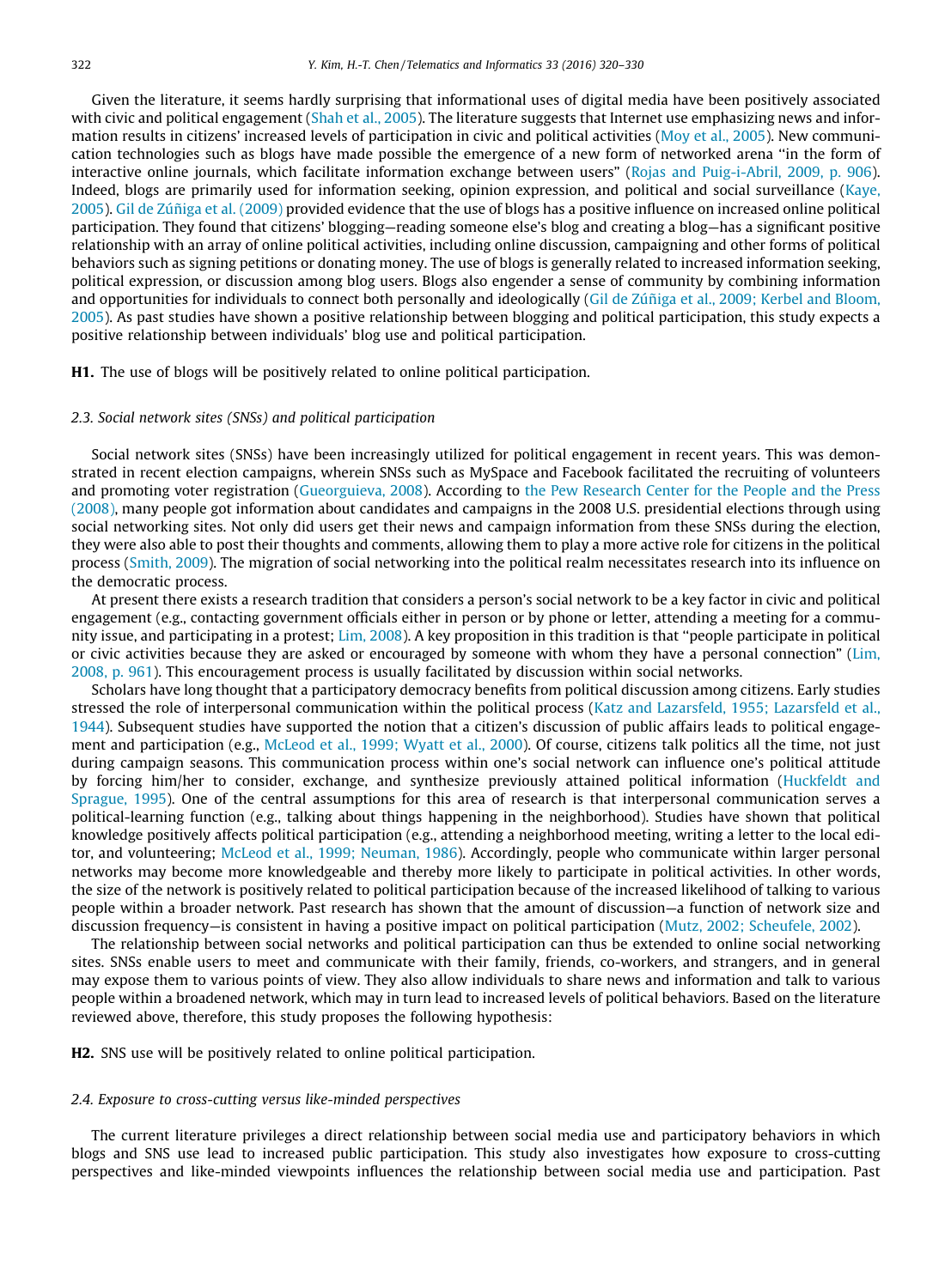research has focused primarily on the direct relationship between social media use and individuals' political and civic engagement [\(Gil de Zúñiga et al., 2012; Kim et al., 2013; Macafee and Simone, 2012; Park et al., 2009](#page-9-0)). However, little attention has been devoted to understanding what, if anything, mediates this relationship. Scholars have turned to media effects studies and utilized the indirect effects paradigm, which suggests that media use often has an indirect influence on individuals' attitude and behavior [\(Cho et al., 2009; Shah et al., 2005\)](#page-8-0). That is, media effects on attitude and behavior are largely indirect through personal-psychological outcomes (e.g., political efficacy) and interpersonal communication behaviors (e. g., political discussion; [Jung et al., 2011; McLeod et al., 1999; Shah et al., 2005\)](#page-9-0). The research in this paradigm has demonstrated that identifying the indirect effects or mediators of media use on communication outcome variables helps to clarify the whole communication process. For instance, media use indirectly influences citizens' participatory activities via their activities involving reasoning (e.g., political discussions and online political messaging) as well as through psychological variables (e.g., efficacy and knowledge; [Cho et al., 2009; Jung et al., 2011; Shah et al., 2005\)](#page-8-0). Based on this line of research, the current study recognizes the importance of exploring what mediates the influence of social media use on citizens' political engagement. A few studies have broken ground in looking at mediating mechanisms in which social media use leads to citizens' participatory activities. For example, a recent study showed that the effects of overall Facebook use on individuals' protest behavior were mediated by three forms of activities on Facebook: news consumption, expressing one's opinions, and socializing with friends [\(Valenzuela et al., 2012](#page-10-0)).

This study posits that the relationship between social media use and online political participation could potentially be mediated by exposure to similar and/or dissimilar perspectives. Indeed, one of the academic debates concerning political participation is whether and how exposure to cross-cutting political views and like-minded perspectives influences individuals' political participation. Studies have shown that exposure to like-minded views is associated with higher levels of political participation [\(Dilliplane, 2011; Valenzuela et al., 2012\)](#page-8-0), but cross-cutting exposure (e.g., having a conversation with people holding opposing views) may discourage political participation because opposing political opinions necessarily contain an element of conflict [\(Mutz, 2002, 2006](#page-9-0)). This sort of conflict can lead to holding ambivalent political views and social accountability pressure, which in turn lowers political participation.

However, some studies have demonstrated that exposure to opposing political views, or political heterogeneity, does not always discourage political engagement. [Nir \(2005\)](#page-9-0) found that individuals' perceived ambivalence within their networks was unrelated to political participation. Scheufele and his colleagues (2004) reported that political heterogeneity promoted individuals' political participation by motivating them to gain political knowledge through consuming news. They considered the influence of social setting (i.e., work, church, and volunteer group) on political participation, showing that an important antecedent of political participation is the social setting or context in which people discuss politics. For instance, having political talks in volunteer groups was positively and directly associated with political participation, but talking politics at church or in work settings mediated participation through the different viewpoints to which individuals were exposed ([Scheufele et al., 2006, 2004](#page-9-0)).

After considering these findings in the literature, this study posits that the interrelationships between social media, exposure to cross-cutting and like-minded perspectives, and political participation are likely to depend on the type of social media. That is, whether and how exposure to cross-cutting and like-minded perspectives influences the relationship between social media use and political engagement may depend upon whether the media is a blog or a social network site.

The existing literature suggests that different social media may have different influences on individuals' exposure to cross-cutting and like-minded perspectives. A recent study found that an individual's social media use had a positive influence on exposure to cross-cutting perspectives online through online political messaging ([Kim, 2011](#page-9-0)). However, because blogs provide space for information-sharing and discussion where people can connect ideologically, it seems plausible that blog use is associated with exposure to like-minded perspectives. Blog users tend to flock together according to their political ideology. Hence, individuals reading a blog can click on ''liked" news and be directed to other websites such as traditional news media channels' online outlets and candidates' campaign websites, which would have similar perspectives to the blog's political viewpoints. Indeed, Democratic blog users are less likely to link to Republican blogs and vice versa because ''liberals link mostly to liberals and conservatives link mostly to conservatives" [\(Sunstein, 2007, p. 150; Tremayne et al., 2006](#page-9-0)). [Meraz](#page-9-0) [\(2007\),](#page-9-0) who analyzed political discussions posted on Howard Dean's candidate blog, found that blogs were places for supporters to self-organize, endorse the candidate, campaign, and discuss the candidate's image as opposed to a place designed for diverse interpersonal opinion sharing and deliberative democratic conversation. These findings indicate that blogging may have a positive impact on exposure to like-minded viewpoints. If this is the case, cross-cutting exposure and exposure to like-minded perspectives could mediate the effects of social media use on political participation. The question then becomes which kind of exposure (i.e., cross-cutting or like-minded) would mediate what type of social media's (i.e., blogs and SNSs) impact on political engagement. To address this question, this study poses hypotheses regarding the potential mediating role of exposure to like-minded and cross-cutting perspectives.

In summary, the body of literature suggests that the type of perspective or view individuals are exposed to plays a crucial role in mobilizing them. It could be that SNS use influences participation indirectly through exposure to cross-cutting perspectives because individuals' SNS use is positively related to cross-cutting exposure ([Kim, 2011\)](#page-9-0). On the other hand, blogging can be associated with exposure to like-minded viewpoints ([Meraz, 2007; Tremayne et al., 2006](#page-9-0)), so it may influence political engagement indirectly via exposure to similar perspectives. This leads us to propose the following hypotheses: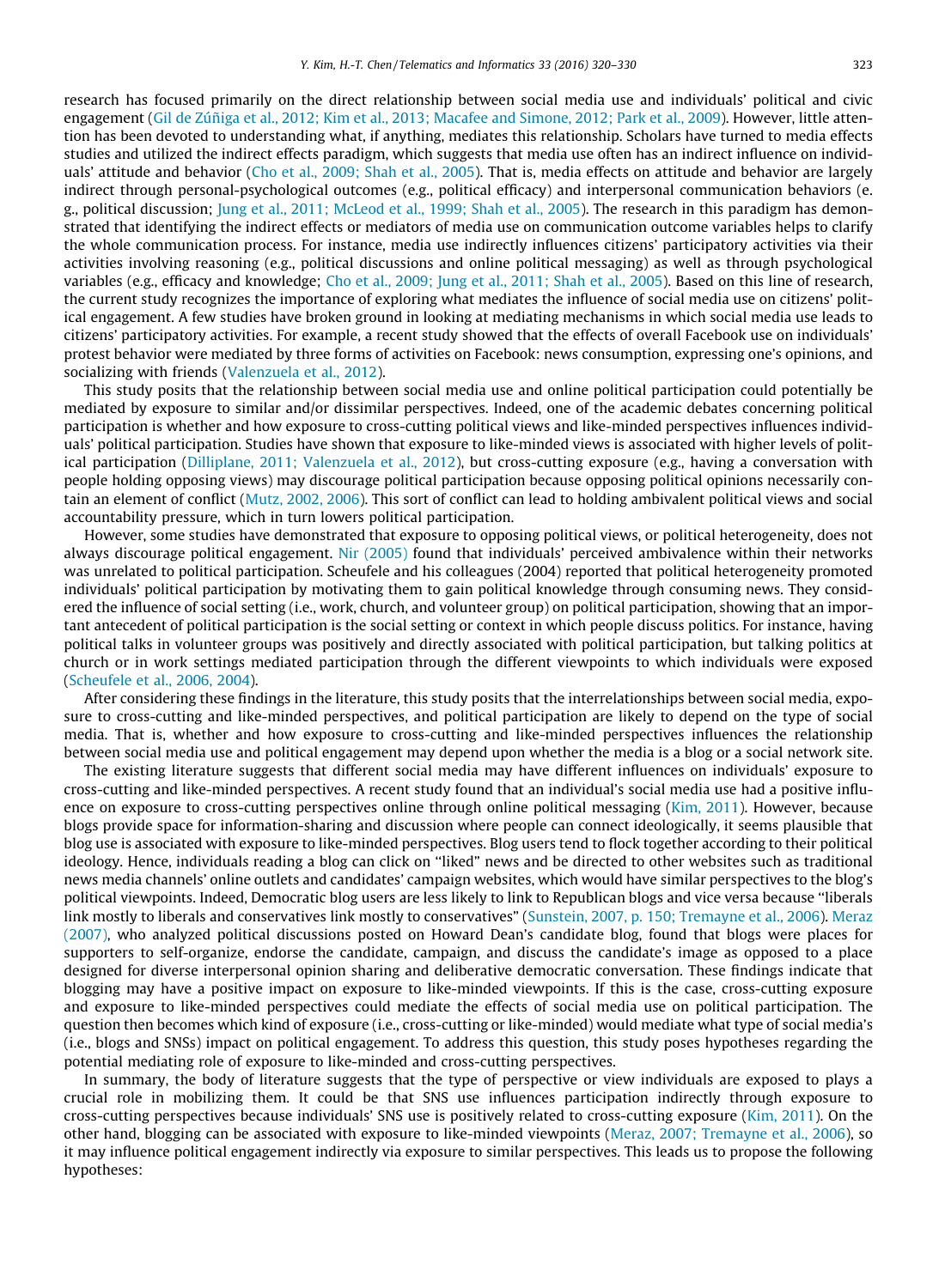<span id="page-4-0"></span>H3. Exposure to like-minded perspectives will mediate the relationship between blog use and online political participation.

H4. Exposure to cross-cutting perspectives will mediate the relationship between SNS use and online political participation.

## 3. Method

## 3.1. Data

Data for this study were collected by the Pew Internet & American Life Project, a survey conducted between November 20 and December 4, 2008, by Princeton Survey Research Associates International. Using a random-digit sample of telephone numbers, the survey was conducted through telephone interviews with a sample of 2,254 respondents, 18 and older. The response rate of the survey was 23%. For data quality, we used listwise deletion, yielding a sample of 1041.

## 3.2. Measures

#### 3.2.1. Blogging and SNS use

The independent variables of this study were blogging and SNS use. Based on the previous literature [\(Gil de Zúñiga et al.,](#page-9-0) [2009](#page-9-0)), blogging was measured by an additive index of four items, tapping into respondents' blogging behaviors during the 2008 Presidential campaign period. The respondents were asked if they had received any news or information about the election from blogs that cover news, politics, or media; had read about someone else's commentary or experiences with the campaign and political issues on a blog; had posted comments, queries or information about the campaign or the elections on their own blog or on the blogs of others; and had shared with others their experiences casting their ballot by commenting on someone else's blog ( $\alpha$  = .66, *M* = .77, *SD* = .99).<sup>2</sup>

The use of SNS was measured by an additive index compiled from four items gathered by asking the respondents about their manner of use of SNSs. These items aim to tap into the political behaviors that people carry out on SNSs (e.g., [Kushin](#page-9-0) [and Yamamoto, 2010\)](#page-9-0). Using the stem ''Thinking about what you have done on social networking sites like Facebook and MySpace," participants were asked if they had gotten any campaign or candidate information from these sites, started or joined a political group or group supporting a cause on a social networking site, revealed on a social networking site which presidential candidate they had voted for, and discovered from the sites which presidential candidate their friends had voted for ( $\alpha$  = .70,  $M$  = .96,  $SD = 1.21$ ).

#### 3.2.2. Online political participation

Based on previous studies (e.g., [Jung et al., 2011; Kaufhold et al., 2010; Valenzuela et al., 2012\)](#page-9-0), online political participation was measured by political activity items which tapped into individuals' political activities related to the campaign and the elections on the Internet, and an additive index was constructed by summing the scores from these items. Respondents were asked whether they had performed the following activities on the Internet in the past year: looked for more information online about candidates' positions on the issues or voting records; shared photos, videos, or audio files online that related to the campaign or the elections; forwarded someone else's political commentary or writing to others; forwarded someone else's political audio or video recordings to others; and subscribed to receive campaign or political information through an RSS feed ( $\alpha$  = .67, *M* = 1.44, *SD* = 1.38).<sup>3</sup>

### 3.2.3. Exposure to cross-cutting and like-minded perspectives

Exposure to cross-cutting and like-minded perspectives was measured by asking respondents to indicate if most of the websites they had visited to get political or campaign information shared their points of view, had no particular point of view, or challenged their point of view. For exposure to like-minded perspectives, respondents who answered that most of the sites they visited represented views similar to their own were coded ''1," while other answers were coded ''0"

 $2$  The questionnaire items for blogging in this study are consistent with the measurement of blog use in previous literature [\(Gil de Zúñiga et al., 2009\)](#page-9-0). Although the wording of the four items differs slightly from previous literature, it also aims to tap into individuals' political information receiving and political information generation on a blog. Although one may argue that there might be similarity in blog use and political activities online, we find our measures of blogging and online political participation to conceptually appropriate because the measure of blog use is particularly focused on activities only within blogs, while political engagement online taps into a variety of individual activities related to the campaign and elections on the Internet (general online political behaviors), which is consistent with previous research ([Gil de Zúñiga et al., 2009\)](#page-9-0).

<sup>&</sup>lt;sup>3</sup> The measurement of online political participation is in line with measurements from the literature [\(Jung et al., 2011; Kaufhold et al., 2010; Valenzuela et al.,](#page-9-0) [2012\)](#page-9-0). For example, ''subscribed to receive campaign or political information through an RSS feed" in this study is closely related to ''sign up to follow a politician" in Kaufhold et al.'s study (2010) and ''subscribe to a political Listserv" in Valenzuela et al.'s study (2012). The item emphasizes the extent to which people obtain political/campaign information by signing up or subscribing to online information. The Pew Internet & American Life Project also includes other online political participation items that are different from previous literature, such as ''shared photos, videos, or audio files online that related to the campaign or the elections," ''look for more information online about candidates' positions on the issues or voting records," and ''forwarded someone else's political audio or video recordings to others." Although these items do not exactly match with previous studies, they are closely related to online political behaviors (e.g., political information seeking, and expressive behaviors by using online media). Given that the online environment is constantly evolving, the items taken together can provide insight into individuals' basic online political participation. It can also help us understand online political participation in greater detail.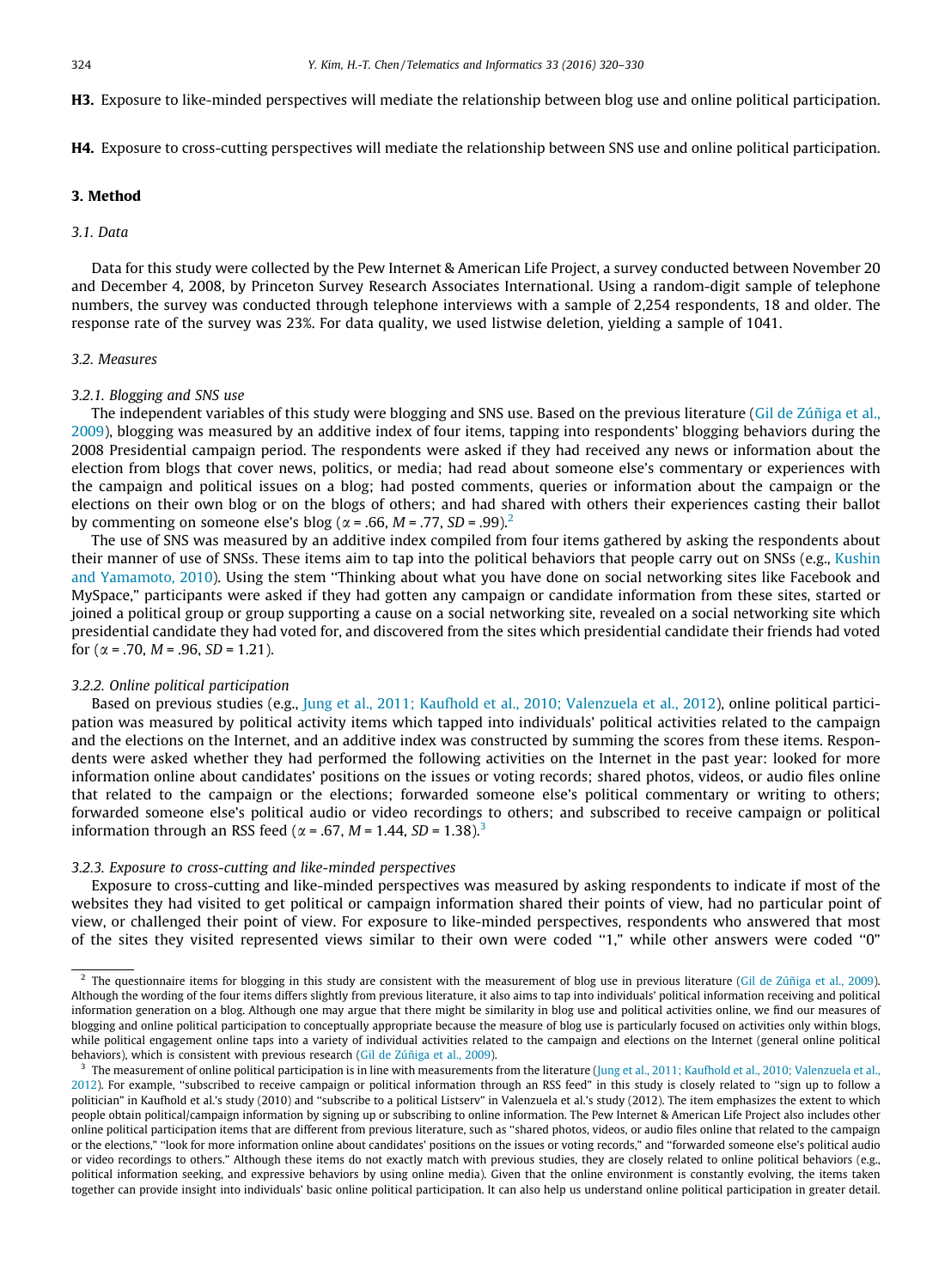$(M = .44, SD = .50)$ . Exposure to cross-cutting viewpoints was dummy-coded "1" if most of the websites respondents visited for news and campaign information challenged their own point of view  $(M = .25, SD = .43)$ .

## 3.2.4. Control variables

Included as control variables were the following demographic characteristics: age, gender, education, ethnicity, and income. Also introduced as control variables were party identity (whether participants identified themselves as partisan or independent) and online news use, which was measured by asking, ''How often do you go online to get news about the election?" (ranked on a scale from  $1 =$  never to  $3 = 3-5$  days a week, up to  $6 =$  more than once a day).

## 4. Results

[H1](#page-2-0) and [H2](#page-2-0) hypothesized that blogging and SNS use would be positively related to online political participation. Both hypotheses were supported. The results of a SEM show that blogging and SNS use had a significant direct influence on par-ticipants' online political participation (see [Fig. 1\)](#page-6-0). Those who demonstrated a greater degree of blog use ( $B = .49$ ,  $SE = .05$ ,  $p < .001$ ) and SNS use ( $B = .26$ ,  $SE = .07$ ,  $p < .001$ ) were more likely to participate in political activities online.

Turning to the mediating role of exposure to like-minded and cross-cutting perspectives in influencing online political participation [\(H3](#page-4-0) and [H4\)](#page-4-0), we ran a SEM to examine the two mediators simultaneously. In addition to significant direct paths between blogging and online political participation  $(H1)$  $(H1)$  and SNS use and online political participation  $(H2)$  $(H2)$ , the results show that in the proposed model, both exposure to like-minded perspectives  $(B = .39, SE = .09, p < .001)$  and cross-cutting exposure  $(B = .25, SE = .10, p < .05)$  had a significant influence on online political participation. Furthermore, blogging was significantly related to exposure to like-minded perspectives ( $B = .09$ ,  $SE = .02$ ,  $p < .001$ ), while SNS use was significantly related to exposure to cross-cutting perspectives ( $B = .09$ ,  $SE = .02$ ,  $p < .001$ ). Although SNS use also significantly affected exposure to like-minded perspectives, the relationship was negative  $(B = -.09, SE = .03, p < .01)$ . The model demonstrated that exposure to like-minded perspectives significantly mediated the relationship between blogging and online political participation  $(B = .04, p < .01)$ , while exposure to cross-cutting perspectives was a significant mediator in the relationship between SNS use and online political participation ( $B = .02$ ,  $p < .05$ ; see [Table 1](#page-6-0)).

Although it suggested significant relationships supporting our hypotheses, the proposed model did not have a good fit to the data  $(\Delta X^2 = 152.55$  with  $p < .001$  and df = 1, CFI = .84, TLI = -6.15, SRMR = .04, RMSEA = .38). In the revised model, therefore, the nonsignificant paths were excluded, which significantly enhanced the model fit (see [Fig. 2\)](#page-6-0).<sup>4</sup> The chi-square statistic ( $\Delta X^2$  = 1.28 with p = .53 and df = 2) was not significant, indicating a good model fit. Other fit statistics also supported an adequate model fit for the revised model (CFI = 1.00, TLI = 1.02, SRMR = .01, RMSEA = 00). The significant relationships found in the proposed model were sustained in the revised model. Blogging and SNS use were significantly related to online political participation (blogging:  $B = .49$ ,  $SE = .04$ ,  $p < .001$ ; SNS use:  $B = .26$ ,  $SE = .07$ ,  $p < .001$ ). Exposure to like-minded and cross-cutting perspectives was also positively related to online political participation (like-minded exposure:  $B = .33$ ,  $SE = .09$ ,  $p < .001$ ; crosscutting exposure:  $B = 0.26$ ,  $SE = 0.10$ ,  $p < 0.05$ ). Moreover, blogging was positively associated with exposure to like-minded perspectives ( $B = .07$ ,  $SE = .02$ ,  $p < .001$ ), while SNS use was positively related to exposure to cross-cutting perspectives ( $B = .05$ ,  $SE = .02$ ,  $p < .05$ ).

For the mediating effect in the revised model, as shown in [Table 1](#page-6-0), exposure to like-minded perspectives was a significant mediator in the relationship between blogging and online political participation ( $B = .02$ ,  $p < .05$ ). The mediating effect of exposure to cross-cutting perspectives in the relationship between SNS use and online political participation was found to be marginally significant in the two-tailed test ( $B = .01$ ,  $p < .06$ ). The trend in the relationship, although only marginally significant, suggests that SNS use encourages online political participation by prompting people to expose themselves to cross-cutting perspectives.

#### 5. Discussion

This paper aims to understand how social media use (i.e., use of blogs and SNSs) influences a key aspect of the democratic process: citizens' online political participation. As hypothesized, the findings support the idea that social media use—both blogs and SNSs—contributes to participatory democracy. The results of the study confirmed a positive relationship between the use of blogs and SNSs and respondents' online political participation, even after controlling for age, gender, education, ethnicity, income, partisanship, and online news consumption. These results are consistent with previous studies showing that use of such social media as blogs and SNSs has a positive influence on citizens' participatory behaviors (e.g., [Gil](#page-9-0) [de Zúñiga et al., 2009; Macafee and Simone, 2012; Valenzuela et al., 2012\)](#page-9-0). As a space where citizens share information and discuss public affairs, blogs and SNSs can serve as a resource for engaging in political activities. In short, social media platforms play a positive role and provide a useful venue to reinvigorate participatory democracy ([Gil de Zúñiga et al.,](#page-9-0) [2012; Kim et al., 2013](#page-9-0)).

<sup>4</sup> After removing the insignificant path between blogging and exposure to cross-cutting perspectives, the negative relationship between SNS use and exposure to like-minded perspective became insignificant; therefore, the path was removed in the revised model.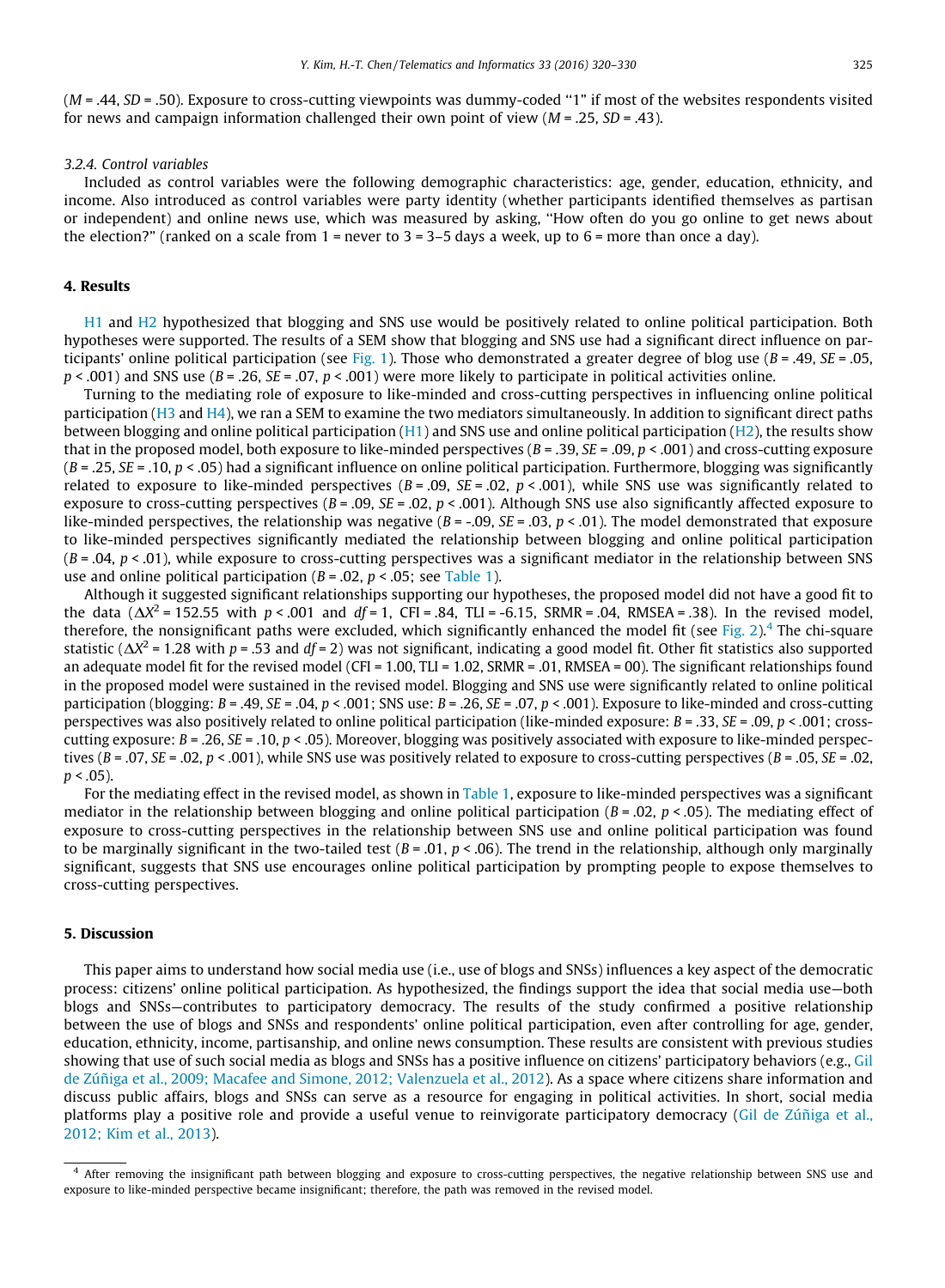<span id="page-6-0"></span>

Fig. 1. Results for the test of the proposed model. Note: path entries are unstandardized Coefficient (SE). Sample size = 1041. Control variables include age, gender, education, race, income, party identification, and online news use. Goodness of fit: Chi-square = 152.55,  $df = 1$ ,  $p < .001$ ; RMSEA = .38; CFI = .84; TLI = 6.15; SRMR = .04. The variables included in this analysis accounted for 38.0% of the variance in online political participation, 11.4% of the variance in exposure to likeminded perspectives, and 4.7% of the variance in exposure to cross-cutting perspectives.  $p < 0.05$ ; " $p < 0.01$ ; "" $p < 0.01$ .

| Table 1 |  |                                                                           |  |  |  |
|---------|--|---------------------------------------------------------------------------|--|--|--|
|         |  | Indirect effects of structural equation model analyses provided by MPlus. |  |  |  |

| Proposed model  |               |                        |               |                                |          |
|-----------------|---------------|------------------------|---------------|--------------------------------|----------|
| <b>Blogging</b> | →             | Like-minded exposure   | $\rightarrow$ | Online political participation | $.04***$ |
| SNS use         | $\rightarrow$ | Cross-cutting exposure | $\rightarrow$ | Online political participation | $.02**$  |
| Revised model   |               |                        |               |                                |          |
| Blogging        | →             | Like-minded exposure   | $\rightarrow$ | Online political participation | $.02***$ |
| SNS use         | $\rightarrow$ | Cross-cutting exposure | $\rightarrow$ | Online political participation | $.01*$   |

Notes: Unstandardized coefficients are reported.  $p < .06$ ;  $\H \nu < .05$ ;  $\H \nu < .01$ . Mplus employs Delta method to calculate indirect effects.



Fig. 2. Results for the test of the revised model. Note: Path entries are unstandardized Coefficient (SE); Sample size = 1041. Control variables include age, gender, education, race, income, party identification, and online news use. Goodness of fit: Chi-square = 1.28,  $df = 2$ ,  $p = .53$ ; RMSEA = .00; CFI = 1.00; TLI = 1.02; SRMR = .01.  $p < .05$ ; " $p < .01$ ; "" $p < .001$  The variables included in this analysis accounted for 37.9% of the variance in online political participation, 9.3% of the variance in exposure to likeminded perspective, and 2.1% of the variance in exposure to cross-cutting perspectives.

More importantly, beyond the direct relationships between the use of blogs and SNSs and citizens' participatory behaviors online, the current study explores the mediating role in such relationships of exposure to political perspectives (i.e., the extent to which individuals are exposed to like-minded and cross-cutting viewpoints). That is, this study also explores the role of exposure to political perspectives in the relationship of social media use and online political participation. This investigation seeks to shed light on an important question: Why does the use of blogs and SNSs seem to have a positive influence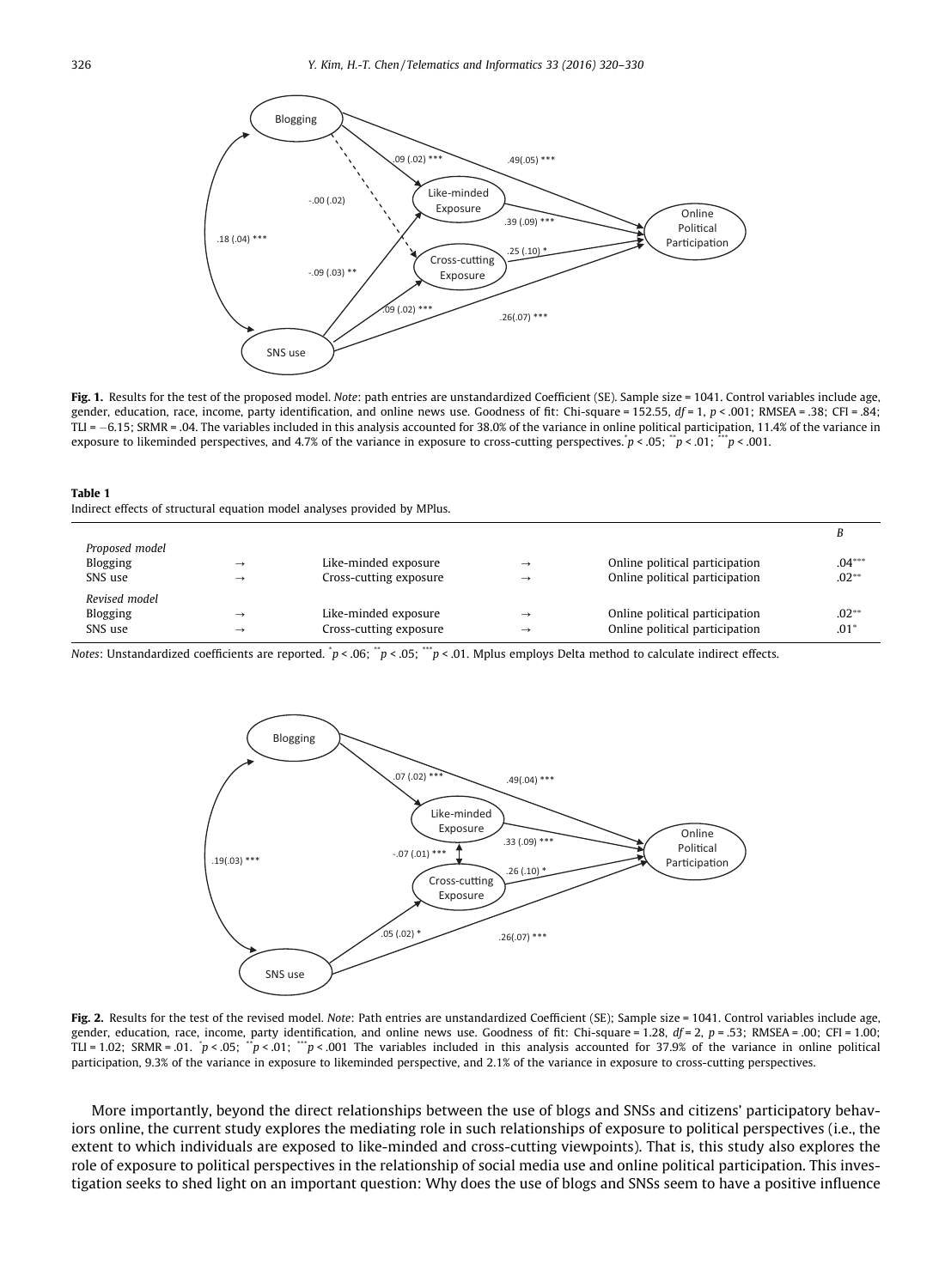on citizens' participatory behaviors? It seeks to understand the underlying mechanisms by which social media use leads to greater levels of political activity online. The results of this study suggest that we should consider the mechanism of exposure to political views in different types of social media when understanding the contribution of social media to political participation.

Our findings have shown that exposure to similar perspectives is a mediator of individuals' blog use and political participation, whereas exposure to cross-cutting perspectives mediates the relationship between SNS use and participatory behaviors online. SNS use was linked to exposure to cross-cutting perspectives that in turn resulted in higher levels of political engagement online. With regard to the relationships between blog use, exposure to political perspectives, and participatory behaviors, results showed that blog use was associated with exposure to like-minded perspectives, which ultimately led to higher levels of online political participation. In other words, the results suggest that blog use has a direct effect on online political participation and an indirect effect on online political participation through exposure to likeminded perspectives. On the other hand, SNS use itself has a direct effect on online political participation and an indirect effect through exposure to dissimilar perspectives. These results suggest that the interrelationships between social media, cross-cutting exposure, exposure to like-minded perspectives, and political participation may depend on the type of social media platforms. That is, whether and how exposure to cross-cutting and like-minded perspectives influences the relationship between social media use and political engagement may depend on the type of social media—blogs or SNSs.

Although some previous research suggests that cross-cutting exposure discourages political participation (e.g., [Mutz,](#page-9-0) [2002\)](#page-9-0), our findings suggest a positive role of cross-cutting exposure online on political participation which is consistent with some other research that demonstrated a positive influence of exposure to dissimilar or heterogeneous networks on participatory behaviors [\(Kim and Chen, 2015; Scheufele et al., 2006, 2004](#page-9-0)). However, it is worth noting that compared with the positive effect of SNS use on online political participation through cross-cutting exposure, blogging has a stronger effect on online political participation through like-minded exposure. As the revised model presented, the coefficients and significance level demonstrated that the relationship between blogging and like-minded exposure was more significant than the relationship between SNS use and cross-cutting exposure. In addition, the relationship between like-minded exposure and online political participation was stronger than the relationship between cross-cutting exposure and online political participation. Although blogs serve as an alternative information source and discussion forum, the results suggest that people use them mainly to expose themselves to like-minded information and connect to websites with similar political ideology. In this case, the like-minded information significantly promotes political participation. The findings indicate that social media platforms such as blogs that facilitate interactions with politically similar people may have a stronger effect on citizens' engagement in politics than platforms that increase exposure to diverse perspectives by reinforcing individuals' preexisting views, which in turn leads to more extreme attitudes and stronger motivations for political activity ([Lavine et al., 2000](#page-9-0)). The difference between the paths from SNS use and blogging to online political participation signifies that even though SNS use and cross-cutting exposure encourage political participation, blogging and like-minded exposure still play stronger roles in influencing political participation. While our findings provide evidence of the positive influence of SNS use on online political participation via cross-cutting exposure, we should recognize that the effect is smaller than the effect of blogging on participation through like-minded exposure.

We have illustrated how the relationships between the use of social media and citizens' participatory behaviors online are mediated by exposure to disparate political viewpoints. As such, our findings expand the literature on the direct influence of social media on democratic outcomes. In addition, while a body of research has focused on the effect of exposure to political viewpoints on citizens' participatory behaviors [\(Mutz, 2002; Valenzuela et al., 2012](#page-9-0)), no research to date has linked exposure to political perspectives as an underlying mechanism or mediating variable in the relationship between social media use and political engagement. What we have come to know about the relationship between social media use and individuals' political participation is that the use of blogs and SNSs may contribute to participatory activities online through exposure to like-minded and dissimilar points of view.

Taken together, these findings demonstrate that there are various pathways to political engagement, from blogging to political participation through exposure to like-minded perspectives and from SNS use to participation via exposure to cross-cutting perspectives. This study, in particular, counters the notion that exposure to cross-cutting perspectives may lower citizens' participatory activities [\(Mutz, 2002\)](#page-9-0); rather it could well offer a path to a stronger and more active citizenship, especially when it is facilitated through SNS use. It may be that by making users learn more about public affairs through exposure to diverse and cross-cutting perspectives, SNS use via cross-cutting exposure can create opportunities for political engagement in the online realm ([Gutmann and Thompson, 1996; McPhee et al., 1963\)](#page-9-0).

Despite the new insights this study provides, the study has some limitations. Because of the cross-sectional data analyzed, we could not be fully confident in the cause-effect relationships between social media use and the dependent variable, political participation. Another limitation is that we relied on respondents' self-reports, not on actual measurements. An experimental setting would enable us to measure participants' actual site-hits, which we could operationalize as exposure to political views. To overcome these limitations, researchers in future studies should consider analyzing panel data and using experimental designs. Another social medium, Twitter, could also be analyzed in this line of research.

This study identified exposure to like-minded and cross-cutting viewpoints as important mediating variables connecting social media use to political participation online. However, there could be other mechanisms underlying the impact of social media use on participatory activities (aside from exposure to similar and dissimilar perspectives). As demonstrated by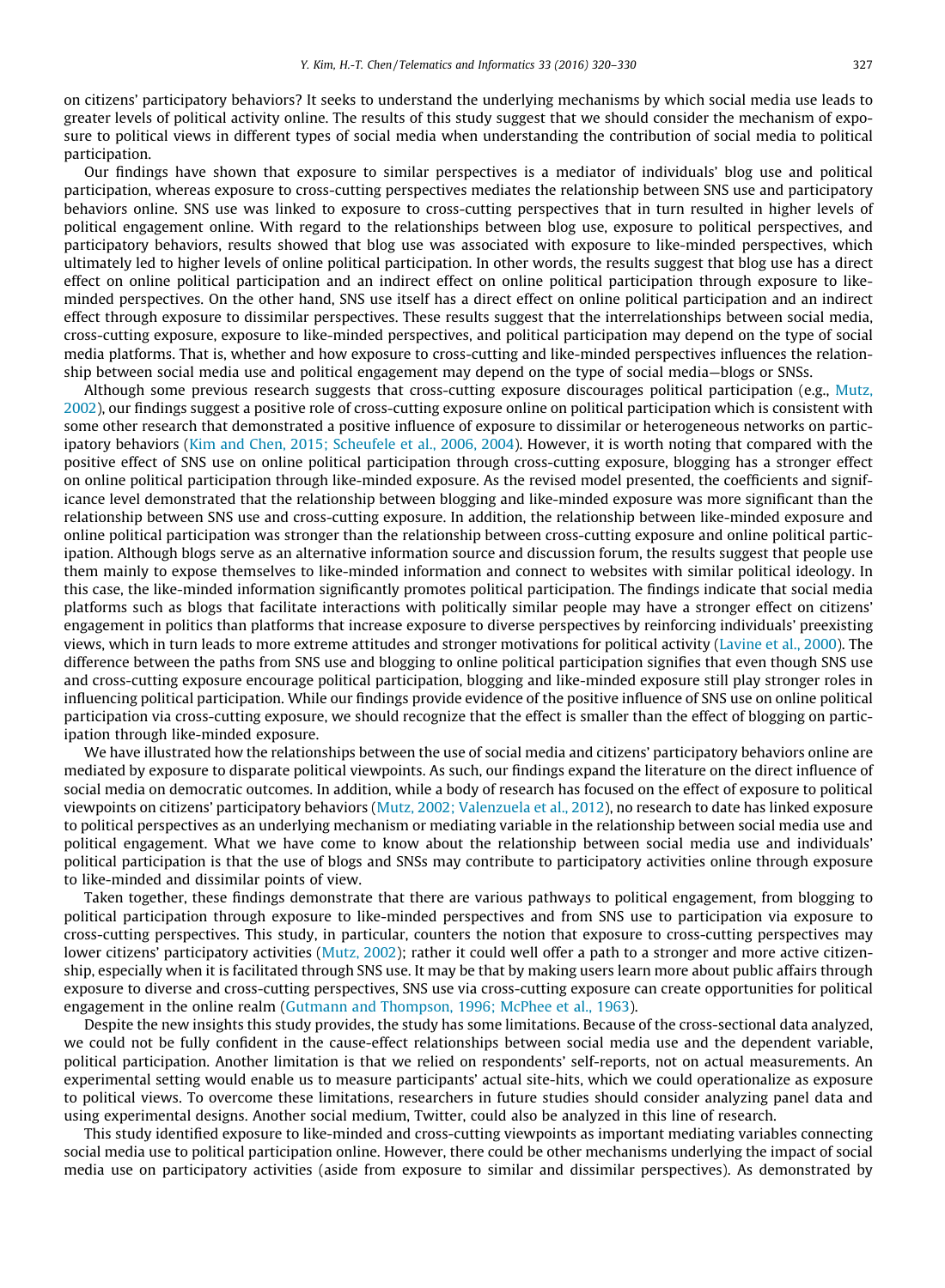<span id="page-8-0"></span>previous studies (Cho et al., 2009; Jung et al., 2011; Shah et al., 2007), these could include individuals' reasoning behaviors such as interpersonal discussion and political efficacy. This, of course, could also be explored in future research.

In addition, interpretations of the magnitude of findings should be tempered because statistically significant relationships are not necessarily associated with substantive impact ([Kenski, 2003\)](#page-9-0). Given the small effect sizes, we should be cautious in arguing that cross-cutting and like-minded perspectives play a substantive role in mediating the relationship between social media and online political participation. Although statistical significances were found, it should be noted that they were not large. This may be due to the somewhat low reliability scores for the measures of SNS/blog use and overly simplistic measures of exposure to political perspectives. Future researchers should consider including more items in their composite index of exposure to political difference/similarity in order to achieve more robust results (see e.g., Eveland and Hively, 2009; Kim and Chen, 2015). We should also acknowledge that when the data used in this study were collected in 2008, social media were not as widely used as they have become today (2015) and people did not use social media use for news and information about campaign as much as they do today. In particular, given that more and more people are getting news and political information via social media platforms either by actively seeking out political news or accidentally in the mix of posts shared by those in their news feed, serendipitous or incidental exposure to political difference/similarity is becoming an emerging phenomenon in the social media environment ([Pew Research Center, 2014](#page-9-0)). Therefore, future studies can extend the findings of the current study by exploring how social media use today is associated with exposure to political views that differ from or are similar to one's own as well as its attitudinal and behavioral consequences.

On a similar note, although there may be other factors at work in influencing individuals' political activities online, by employing secondary survey data, we are constrained by the available measures. For example, there are no measures available to assess an individual's political knowledge and interest. Although we take into account a host of control variables, including age, gender, education, ethnicity, income, partisanship, and news media use, there are certainly other variables that can influence citizens' participatory activities such as political interest and knowledge (e.g., [Matthes, 2013](#page-9-0)). Consequently, to have more stringent statistical analyses, future researchers should include more control variables (such as political interest and knowledge). With regard to the role of political knowledge and interest, those variables could also be incorporated to investigate unanswered questions that future researchers might pursue. For instance, exposure to like-minded viewpoints may lead to greater levels of political activity by increasing an individual's political interest (Dilliplane, 2011; Stroud, 2011), while exposure to challenging information could increase individuals' thinking about politics, which may in turn lead to more informed citizens (Eveland, 2004; Price et al., 2002). Therefore, in addition to the potential control variables, political interest and knowledge could be examined in future research as mediators in the relationship between individuals' exposure to political viewpoints and participatory behaviors. Furthermore, there could be other mediating mechanisms underlying the impact of social media use on participatory activities, such as individuals' interpersonal communication behaviors and political efficacy (Cho et al., 2009; Jung et al., 2011; Shah et al., 2007). This, of course, could also be explored in future research.

Despite the limitations, this study offers new empirical evidence that certain patterns of exposure to political perspectives may play an important role in the relationship between use of social media platforms and political activity online. It also contributes to social media research. Given the growing popularity and penetration of social media and the way it influences our everyday and public lives, this study adds to our understanding of how and why social media use may function in motivating citizens to engage in online political activities. This study expands the current literature on the effects of social media on citizens' participatory activities by explicating underlying mechanisms in which individuals' exposure to like-minded and cross-cutting perspectives mediate the association between social media use and political participation online. The findings of the present research certainly encourage future studies to expand our understanding of how social media influences citizens' participatory activities.

#### References

[Baron, R.M., Kenny, D.A., 1986. The moderator-mediator variable distinction in social psychological research: conceptual, strategic, and statistical](http://refhub.elsevier.com/S0736-5853(15)00107-0/h0005) [considerations. J. Pers. Soc. Psychol. 51, 1173–1182](http://refhub.elsevier.com/S0736-5853(15)00107-0/h0005).

[Best, S.J., Krueger, B.S., 2005. Analyzing the representativeness of internet political participation. Polit. Behav. 27, 183–216](http://refhub.elsevier.com/S0736-5853(15)00107-0/h0010).

[Bimber, B., 1999. The Internet and citizen communication with government: does the medium matter? Polit. Commun. 16, 409–428](http://refhub.elsevier.com/S0736-5853(15)00107-0/h0015).

[Bimber, B., 2001. Information and political engagement in America: the search for effects of information technology at the individual level. Polit.](http://refhub.elsevier.com/S0736-5853(15)00107-0/h0020) Res. Q. 54, [53–67](http://refhub.elsevier.com/S0736-5853(15)00107-0/h0020).

[Brady, H.E., 1999. Political participation. In: Robinson, J.P., Shaver, P.R., Wrightsman, L.S. \(Eds.\), Measures of Political Attitudes. Academic, San Diego, CA, pp.](http://refhub.elsevier.com/S0736-5853(15)00107-0/h0025) [737–801.](http://refhub.elsevier.com/S0736-5853(15)00107-0/h0025)

[Brady, H.E., Verba, S., Schlozman, K.L., 1995. Beyond SES: a resource model of political participation. Am. Polit. Sci. Rev. 89 \(2\), 271–294.](http://refhub.elsevier.com/S0736-5853(15)00107-0/h0030)

[Cho, J., Shah, D., McLeod, J.M., McLeod, D.M., Scholl, R.M., Gotlieb, M.R., 2009. Campaigns, reflection, and deliberation: advancing an O-S-R-O-R model of](http://refhub.elsevier.com/S0736-5853(15)00107-0/h0035)

[communication effects. Commun. Theor. 19, 66–88.](http://refhub.elsevier.com/S0736-5853(15)00107-0/h0035) [Delli Carpini, M.X., Cook, F.L., Jacobs, L.R., 2004. Public deliberation, discursive participation, and citizen engagement: a review of the empirical literature.](http://refhub.elsevier.com/S0736-5853(15)00107-0/h0040) [Annu. Rev. Polit. Sci. 7, 315–344](http://refhub.elsevier.com/S0736-5853(15)00107-0/h0040).

[Dilliplane, S., 2011. All the news you want to hear: the impact of partisan news exposure on political participation. Public Opin. Q. 75 \(2\), 287–316](http://refhub.elsevier.com/S0736-5853(15)00107-0/h0045).

[Ellison, N.B., Steinfield, C., Lampe, C., 2007. The benefits of Facebook ''friends](http://refhub.elsevier.com/S0736-5853(15)00107-0/h0050)"[: social capital and college students' use of online social network](http://refhub.elsevier.com/S0736-5853(15)00107-0/h0050) sites. J. [Comput. Mediat. Commun. 12, 1143–1168.](http://refhub.elsevier.com/S0736-5853(15)00107-0/h0050)

[Eveland, W.P., 2004. The effect of political discussion in producing informed citizens: the roles of information, motivation, and elaboration. Polit. Commun.](http://refhub.elsevier.com/S0736-5853(15)00107-0/h0055) [21, 177–193](http://refhub.elsevier.com/S0736-5853(15)00107-0/h0055).

[Eveland, W.P., Hively, M.H., 2009. Political discussion frequency, network size, and ''heterogeneity" of discussion as predictors of political knowledge and](http://refhub.elsevier.com/S0736-5853(15)00107-0/h0060) [participation. J. Commun. 59, 205–224.](http://refhub.elsevier.com/S0736-5853(15)00107-0/h0060)

[Gibson, R.K., Lusoli, W., Ward, S., 2005. Online participation in the UK: testing a 'contextualised' model of Internet effects. Br. J. Polit. Int. Relat. 7, 561–583.](http://refhub.elsevier.com/S0736-5853(15)00107-0/h0065)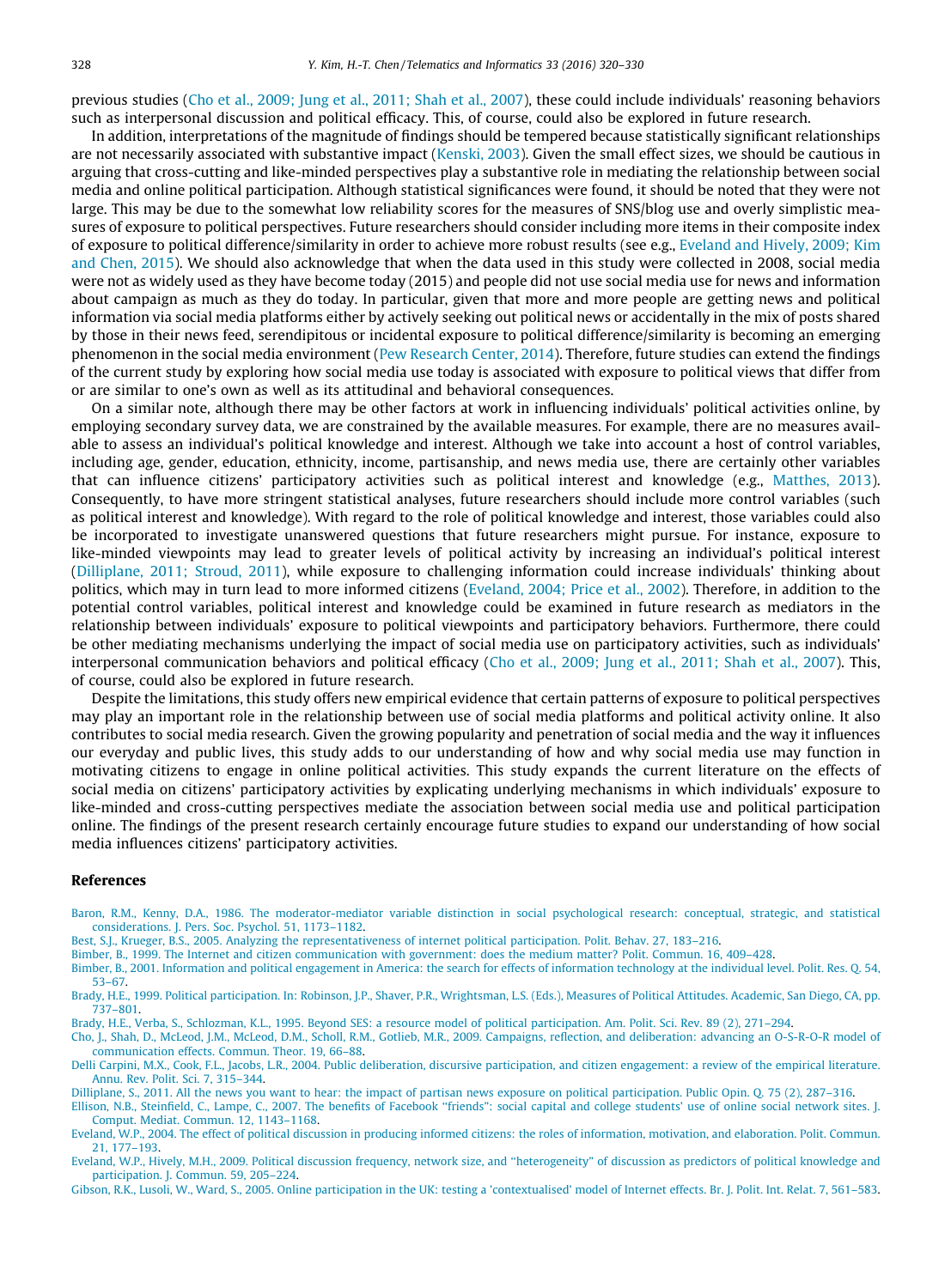- <span id="page-9-0"></span>[Gil de Zúñiga, H., Jung, N., Valenzuela, S., 2012. Social media use for news and Individuals' social capital, civic engagement and political participation. J.](http://refhub.elsevier.com/S0736-5853(15)00107-0/h0070) [Comput. Mediat. Commun. 17, 319–336.](http://refhub.elsevier.com/S0736-5853(15)00107-0/h0070)
- [Gil de Zúñiga, H., Puig-i-Abril, E., Rojas, H., 2009. Weblogs, traditional sources online and political participation: an assessment of how the internet is](http://refhub.elsevier.com/S0736-5853(15)00107-0/h0075) [changing the political environment. New Media Soc. 11, 553–574](http://refhub.elsevier.com/S0736-5853(15)00107-0/h0075).
- [Gueorguieva, V., 2008. Voters, MySpace, and YouTube: the impact of alternative communication channels on the 2006 election cycle and beyond. Soc. Sci.](http://refhub.elsevier.com/S0736-5853(15)00107-0/h0080) [Comput. Rev. 26, 288–300](http://refhub.elsevier.com/S0736-5853(15)00107-0/h0080).

[Gutmann, A., Thompson, D., 1996. Democracy and Disagreement. Harvard University Press, Cambridge, MA.](http://refhub.elsevier.com/S0736-5853(15)00107-0/h0085)

- [Herring, S.C., Scheidt, L.A., Kouper, I., Wright, E., 2007. Longitudinal Content Analysis of Blogs: 2003–2004. In: Tremayne, M. \(Ed.\), Blogging, Citizenship, and](http://refhub.elsevier.com/S0736-5853(15)00107-0/h0090) [the Future of Media. Routledge, New York, pp. 3–20](http://refhub.elsevier.com/S0736-5853(15)00107-0/h0090).
- [Huckfeldt, R., Sprague, J., 1995. Citizens, Politics, and Social Communication: Information and Influence in An Election Campaign. Cambridge University](http://refhub.elsevier.com/S0736-5853(15)00107-0/h0095) [Press, New York.](http://refhub.elsevier.com/S0736-5853(15)00107-0/h0095)
- [Jung, N., Kim, Y., Gil de Zúñiga, H., 2011. The mediating role of knowledge and efficacy in the effects of communication on political participation. Mass](http://refhub.elsevier.com/S0736-5853(15)00107-0/h0100) [Commun. Soc. 14, 407–430.](http://refhub.elsevier.com/S0736-5853(15)00107-0/h0100)
- [Katz, E., Lazarsfeld, P.F., 1955. Personal Influence: The Part Played by People in The Flow of Mass Communication. Free Press, Glencoe, IL.](http://refhub.elsevier.com/S0736-5853(15)00107-0/h0105)
- [Kaufhold, K., Valenzuela, S., Gil de Zúñiga, H., 2010. Citizen journalism and democracy: how user-generated news use relates to political knowledge](http://refhub.elsevier.com/S0736-5853(15)00107-0/h9000) and [participation. Journalism Mass Comm. Quart. 87, 515–529.](http://refhub.elsevier.com/S0736-5853(15)00107-0/h9000)
- [Kaye, B.K., 2005. It's a blog, blog, blog, blog world. Atlantic J. Commun. 13, 79–95](http://refhub.elsevier.com/S0736-5853(15)00107-0/h0110).
- [Kenski, K., 2003. Testing political knowledge: should knowledge questions use two response categories or four? Int. J. Public Opin. Res. 15, 192–200](http://refhub.elsevier.com/S0736-5853(15)00107-0/h0115).
- [Kerbel, M.R., Bloom, J.D., 2005. Blog for America and civic involvement. Int. J. Press/Politics 10, 3–27](http://refhub.elsevier.com/S0736-5853(15)00107-0/h0120).
- [Kim, Y., 2011. The contribution of social network sites to exposure to political difference: the relationships among SNSs, online political messaging, and](http://refhub.elsevier.com/S0736-5853(15)00107-0/h0125) [exposure to cross-cutting perspectives. Comput. Hum. Behav. 27, 971–977.](http://refhub.elsevier.com/S0736-5853(15)00107-0/h0125)
- [Kim, Y., Chen, H.-T., 2015. Discussion network heterogeneity matters: examining a moderated mediation model of social media use and civic engagement.](http://refhub.elsevier.com/S0736-5853(15)00107-0/h0130) [Int. J. Commun. 9, 2344–2365.](http://refhub.elsevier.com/S0736-5853(15)00107-0/h0130)
- [Kim, Y., Hsu, S.-H., Gil de Zúñiga, H., 2013. Influence of social media use on discussion network heterogeneity and civic engagement: the moderating role of](http://refhub.elsevier.com/S0736-5853(15)00107-0/h0135) [personality traits. J. Commun. 63, 498–516.](http://refhub.elsevier.com/S0736-5853(15)00107-0/h0135)
- [Kushin, M.J., Yamamoto, M., 2010. Did social media really matter? College students' use of online media and political decision making in the 2008 election.](http://refhub.elsevier.com/S0736-5853(15)00107-0/h0140) [Mass Commun. Soc. 13 \(5\), 608–630](http://refhub.elsevier.com/S0736-5853(15)00107-0/h0140).
- [Kwak, N., Williams, A.E., Wang, X., Lee, H., 2005. Talking politics and engaging politics: an examination of the interactive relationships between structural](http://refhub.elsevier.com/S0736-5853(15)00107-0/h0145) [features of political talk and discussion engagement. Commun. Res. 32 \(1\), 87–111.](http://refhub.elsevier.com/S0736-5853(15)00107-0/h0145)
- [Lavine, H., Borgida, E., Sullivan, J.L., 2000. On the relationship between attitude involvement and attitude accessibility. Polit. Psychol. 21, 81–106](http://refhub.elsevier.com/S0736-5853(15)00107-0/h0150).
- [Lazarsfeld, P.F., Berelson, B., Gaudet, H., 1944. The People's Choice: How the Voter Makes Up His Mind in a Presidential Campaign. Columbia University](http://refhub.elsevier.com/S0736-5853(15)00107-0/h0155) [Press, New York.](http://refhub.elsevier.com/S0736-5853(15)00107-0/h0155)
- [Leighley, J.E., 1990. Social interaction and contextual influences on political participation. Am. Polit. Res. 18, 459–475.](http://refhub.elsevier.com/S0736-5853(15)00107-0/h0160)
- [Lim, C., 2008. Social networks and political participation: how do networks matter? Soc. Forces 87 \(2\), 961–982.](http://refhub.elsevier.com/S0736-5853(15)00107-0/h0165)
- [Macafee, T., Simone, J.J.D., 2012. Killing the bill online?: pathways to young people's protest engagement via social media. Cyberpsychol. Behav. Soc. Netw.](http://refhub.elsevier.com/S0736-5853(15)00107-0/h0170) [15, 1–6.](http://refhub.elsevier.com/S0736-5853(15)00107-0/h0170)
- [Matthes, J., 2013. Do hostile opinion environments harm political participation? The moderating role of generalized social trust. Int. J. Public Opin. Res. 25,](http://refhub.elsevier.com/S0736-5853(15)00107-0/h0175) [23–42.](http://refhub.elsevier.com/S0736-5853(15)00107-0/h0175)
- [McClurg, S.D., 2006. Political disagreement in context: the conditional effect of neighborhood context, disagreement and political talk on electoral](http://refhub.elsevier.com/S0736-5853(15)00107-0/h0180) [participation. Polit. Behav. 28 \(4\), 349–366.](http://refhub.elsevier.com/S0736-5853(15)00107-0/h0180)
- [McLeod, J.M., Scheufele, D.A., Moy, P., 1999. Community, communication, and participation: the role of mass media and interpersonal discussion in local](http://refhub.elsevier.com/S0736-5853(15)00107-0/h0185) [political participation. Polit. Commun. 16, 315–336.](http://refhub.elsevier.com/S0736-5853(15)00107-0/h0185)
- [McPhee, W.N., Smith, R.B., Ferguson, J., 1963. A theory of informal social influence. In: McPhee, W.N. \(Ed.\), Formal Theories of Mass Behavior. Free Press,](http://refhub.elsevier.com/S0736-5853(15)00107-0/h0190) [New York.](http://refhub.elsevier.com/S0736-5853(15)00107-0/h0190)
- [Meraz, S., 2007. Analyzing political conversation on the Howard Dean candidate blog. In: Tremayne, M. \(Ed.\), Blogging, Citizenship, and the Future of Media.](http://refhub.elsevier.com/S0736-5853(15)00107-0/h0195) [Routledge, New York, pp. 59–81.](http://refhub.elsevier.com/S0736-5853(15)00107-0/h0195)
- [Moy, P., Manosevitch, E., Stamm, K., Dunsmore, K., 2005. Linking dimensions of Internet use and civic engagement. J. Mass Commun. Q. 82, 571–586.](http://refhub.elsevier.com/S0736-5853(15)00107-0/h0200) [Mutz, D.C., 2002. The consequences of cross-cutting networks for political participation. Am. J. Polit. Sci. 46, 838–855.](http://refhub.elsevier.com/S0736-5853(15)00107-0/h0205)
- [Mutz, D.C., 2006. Hearing the Other Side: Deliberative Versus Participatory Democracy. Cambridge University Press, New York](http://refhub.elsevier.com/S0736-5853(15)00107-0/h0210).
- [Neuman, W.R., 1986. The Paradox of Mass Politics: Knowledge and Opinion in the American Electorate. Harvard University Press, Cambridge, MA.](http://refhub.elsevier.com/S0736-5853(15)00107-0/h0215)
- [Nir, L., 2005. Ambivalent Social Networks and Their Consequences for Participation. Int. J. Public Opin. Res. 17 \(4\), 422–442.](http://refhub.elsevier.com/S0736-5853(15)00107-0/h0220)
- [Nir, L., 2012. Cross-national differences in political discussion: can political systems narrow deliberation gaps? J. Commun. 62, 553–570.](http://refhub.elsevier.com/S0736-5853(15)00107-0/h0225)
- [Park, N., Kee, K.F., Valenzuela, S., 2009. Being immersed in social networking environment: Facebook groups, uses and gratifications, and social outcomes.](http://refhub.elsevier.com/S0736-5853(15)00107-0/h0230) [CyberPsychol. Behav. 12, 729–733.](http://refhub.elsevier.com/S0736-5853(15)00107-0/h0230)
- [Pasek, J., more, e., Romer, D., 2009. Realizing the social internet? Online social networking meets offline civic engagement. J. Inf. Technol. Polit.](http://refhub.elsevier.com/S0736-5853(15)00107-0/h0235) 6, 197–215. Pew Research Center, 2014. Cell phones, social media and campaign 2014. Retrieved from [<http://www.pewinternet.org/2014/11/03/cell-phones-social](http://www.pewinternet.org/2014/11/03/cell-phones-social-media-and-campaign-2014/)[media-and-campaign-2014/>](http://www.pewinternet.org/2014/11/03/cell-phones-social-media-and-campaign-2014/).
- [Price, V., Cappella, J.N., Nir, L., 2002. Does disagreement contribute to more deliberative opinion? Polit. Commun. 19, 95–112](http://refhub.elsevier.com/S0736-5853(15)00107-0/h0245).
- [Quintelier, E., Vissers, S., 2008. The effect of internet use on political participation: an analysis of survey results for 16-year-olds in Belgium.](http://refhub.elsevier.com/S0736-5853(15)00107-0/h0250) Soc. Sci. [Comput. Rev. 26 \(4\), 411–427.](http://refhub.elsevier.com/S0736-5853(15)00107-0/h0250)
- [Rojas, H., Puig-i-Abril, E., 2009. Mobilizers mobilized: information, expression, mobilization and participation in the digital age. J. Comput. Mediat. Commun.](http://refhub.elsevier.com/S0736-5853(15)00107-0/h0255) [14, 902–927.](http://refhub.elsevier.com/S0736-5853(15)00107-0/h0255)
- [Scheufele, D.A., 2002. Examining differential gains from mass media and their implications for participatory behavior. Commun. Res. 29, 46–65](http://refhub.elsevier.com/S0736-5853(15)00107-0/h0260).
- [Scheufele, D.A., Hardy, B.W., Brossard, D., Waismel-Manor, I.S., Nisbet, E., 2006. Democracy based on difference: examining the links between structural](http://refhub.elsevier.com/S0736-5853(15)00107-0/h0265) [heterogeneity, heterogeneity of discussion networks, and democratic citizenship. J. Commun. 56, 728–753.](http://refhub.elsevier.com/S0736-5853(15)00107-0/h0265)
- [Scheufele, D.A., Nisbet, M.C., Brossard, D., Nisbet, E.C., 2004. Social structure and citizenship. Polit. Commun. 21, 315–338](http://refhub.elsevier.com/S0736-5853(15)00107-0/h0270).
- [Shah, D.V., Cho, J., Eveland, W.P., Kwak, N., 2005. Information and expression in a digital age: modeling Internet effects on civic participation. Commun. Res.](http://refhub.elsevier.com/S0736-5853(15)00107-0/h0275) [32, 531–565.](http://refhub.elsevier.com/S0736-5853(15)00107-0/h0275)
- [Shah, D.V., Cho, J., Nah, S., Gotlieb, M.R., Hwang, H., Lee, N.-J., et al, 2007. Campaign ads, online messaging, and participation: extending the communication](http://refhub.elsevier.com/S0736-5853(15)00107-0/h0280) [mediation model. J. Commun. 57, 676–703](http://refhub.elsevier.com/S0736-5853(15)00107-0/h0280).
- Smith, A., 2009. The Internet's role in campaign 2008. Retrieved April 15, 2009 from <[http://www.pewinternet.org/~/media//Files/Reports/2009/The\\_](http://www.pewinternet.org/~/media//Files/Reports/2009/The_Internets_Role_in_Campaign_2008.pdf) [Internets\\_Role\\_in\\_Campaign\\_2008.pdf](http://www.pewinternet.org/~/media//Files/Reports/2009/The_Internets_Role_in_Campaign_2008.pdf)>.
- [Stroud, N.J., 2011. Niche News: The Politics of News Choice. Oxford University Press, New York.](http://refhub.elsevier.com/S0736-5853(15)00107-0/h0290)
- [Sunstein, C.R., 2007. Republic.com 2.0. Princeton University, Princeton, NJ](http://refhub.elsevier.com/S0736-5853(15)00107-0/h0295).
- The Pew Research Center for the People & the Press, 2008. Internet's Broader Role in Campaign 2008. Retrieved January 11, 2008 from [<http://people-press.](http://people-press.org/report/2384/internets-broader-role-in-campaign-2008) [org/report/2384/internets-broader-role-in-campaign-2008>](http://people-press.org/report/2384/internets-broader-role-in-campaign-2008).
- [Tremayne, M., 2007. Introduction: examining the blog-media relationship. In: Tremayne, M. \(Ed.\), Blogging, Citizenship, and the Future of Media. Routledge,](http://refhub.elsevier.com/S0736-5853(15)00107-0/h0305) [New York.](http://refhub.elsevier.com/S0736-5853(15)00107-0/h0305)